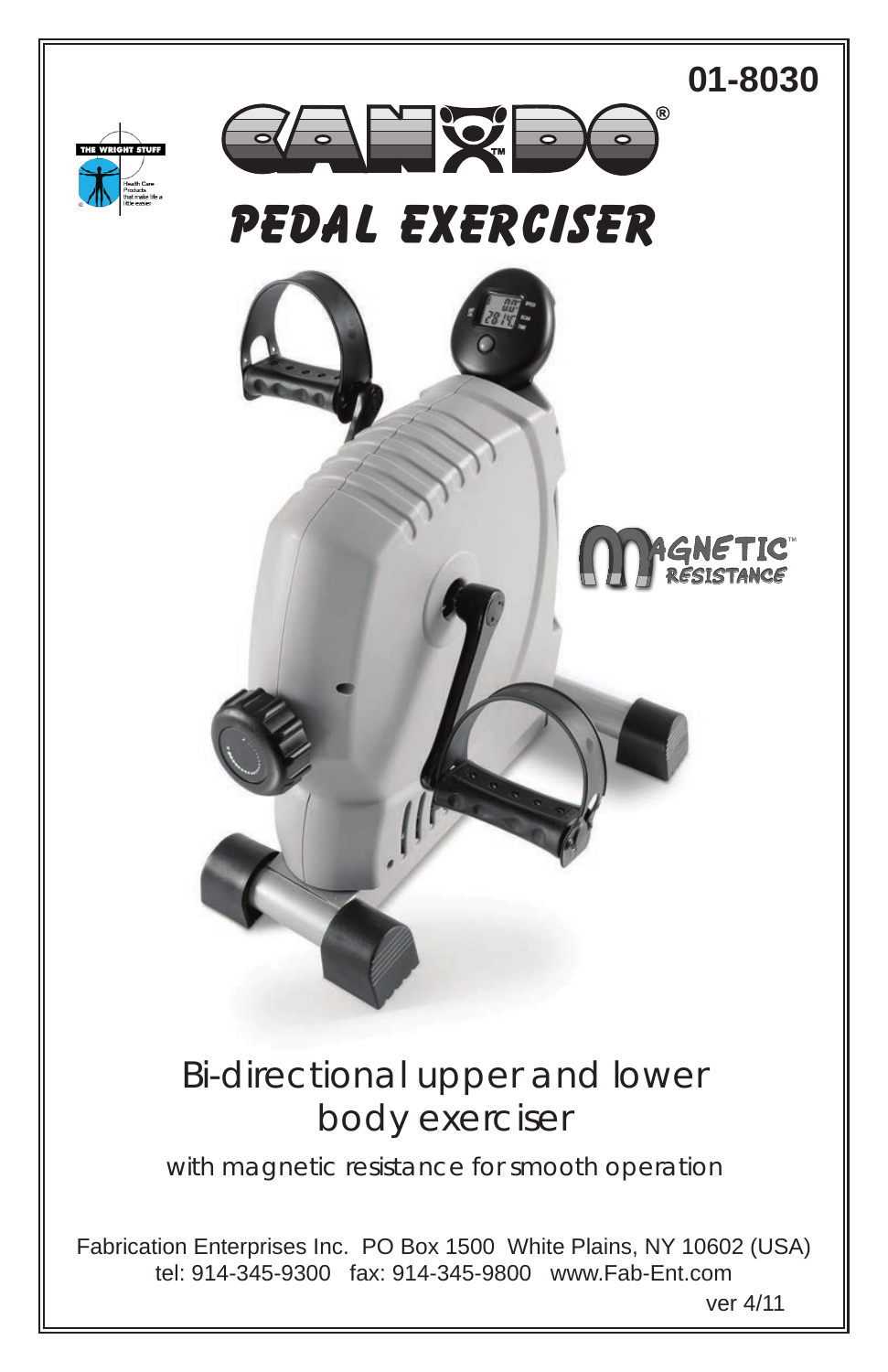



| Assembly Instructions     | $3 - 4$ |
|---------------------------|---------|
| Electronic Monitor        | 5       |
| <b>Safety Precautions</b> | հ-7     |
| Operating Instructions    |         |



*Use on a tabletop for upper body exercise*

*Use on the floor for lower body exercise*

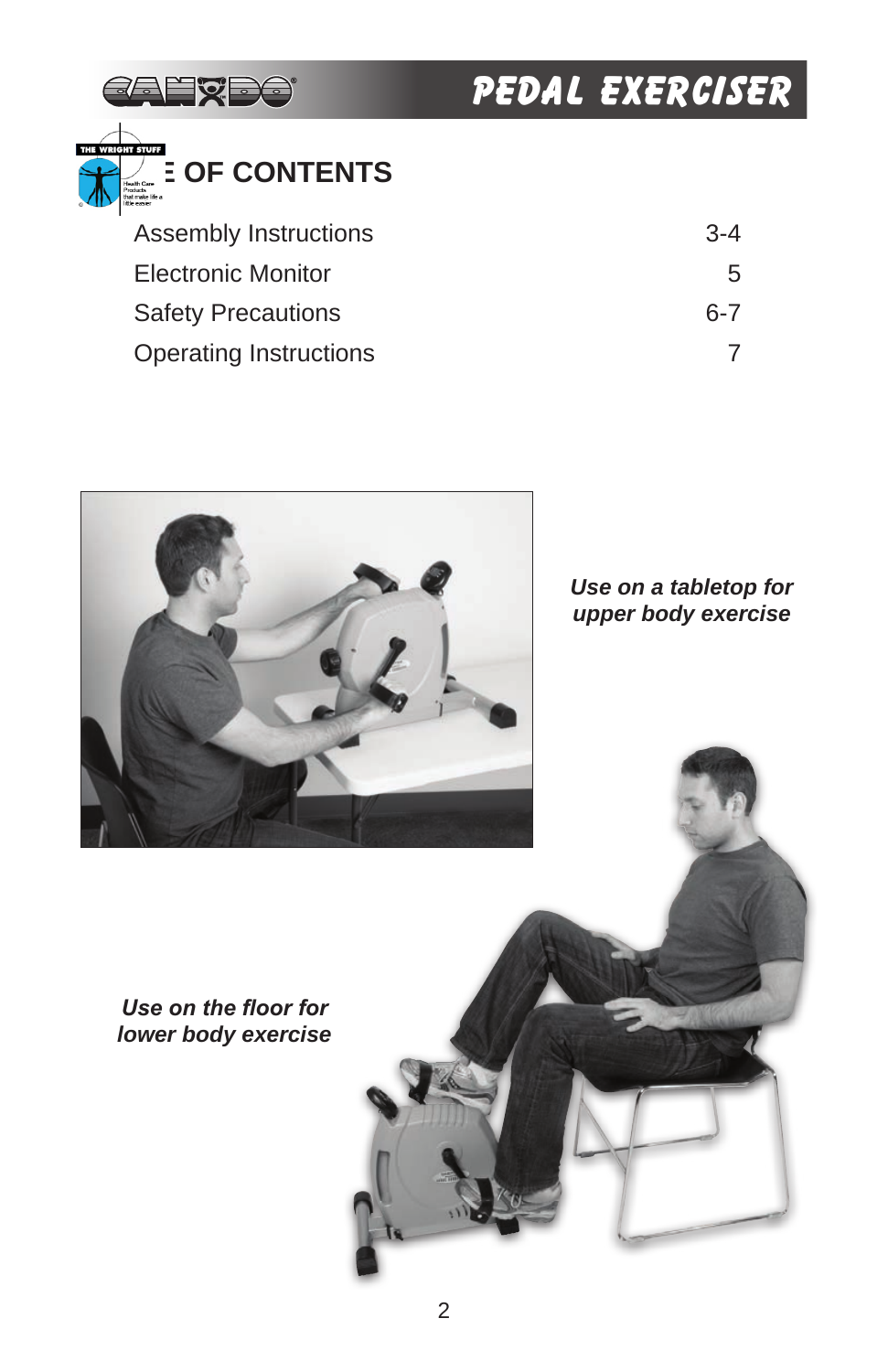

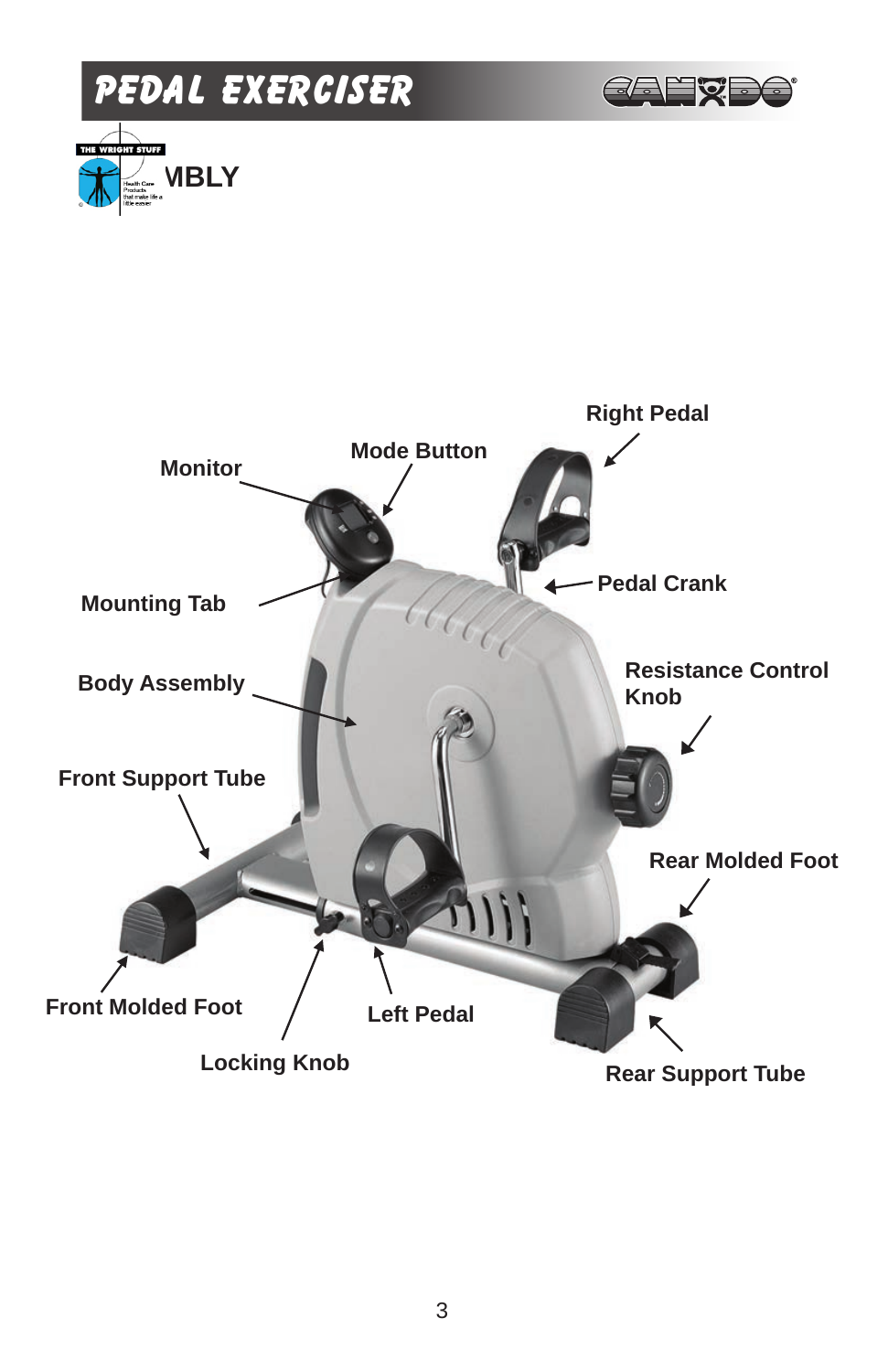

## **ABLY INSTRUCTIONS**



**Step 1** Insert the Front support tube into the body assembly and adjust it to the desired position. Then attach the locking knob and tighten it.

**Step 2** Attach the left pedal to the pedal crank and tighten it with the wrench. Repeat the same step on the right.

**Step 3** Plug the monitor wire to the monitor and slide monitor completely onto mounting tab.

**Step 4** The resistance knob controls the amount of resistance applied against the pedal movement. Turn the resistance knob clockwise to increase resistance (for a more difficult workout), and counter clockwise to decrease resistance (a less difficult workout).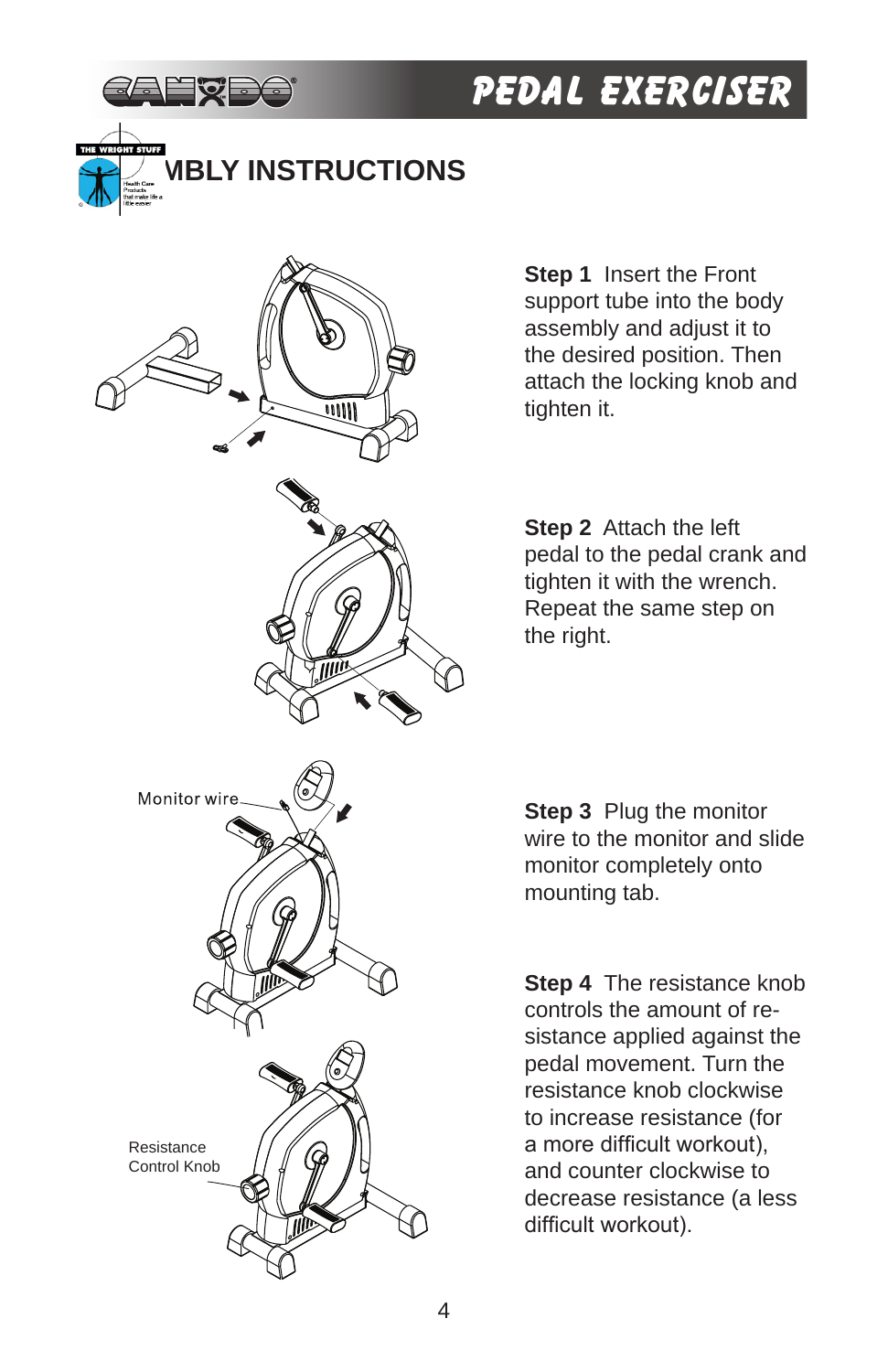





*FUNCTION BUTTON MODE*: Use to select functions: time, speed and distance. Hold the "MODE" button for 2 seconds to reset all values.

**SCAN**: Press "MODE" button to select "SCAN" mode with a "SCAN" sign on the upper left corner of the monitor. This function will automatically scan through all the functions displayed on the bottom line of the monitor.

**TIME**: Automatically accumulates workout time when starting exercise.

**SPEED**: Displays current speed during workout**.**

**DISTANCE**: Automatically accumulates distance "traveled" during workout.

### *NOTE*:

- 1. If an improper display is seen on the monitor replace the batteries.
- 2. Monitor uses two 1.5v "AA" batteries for power supply.
- 3. The monitor will automatically shut off if no input signal is received for a 4 to 5 minute period.
- 4. Monitor will automatically start when you begin exercising or press the button.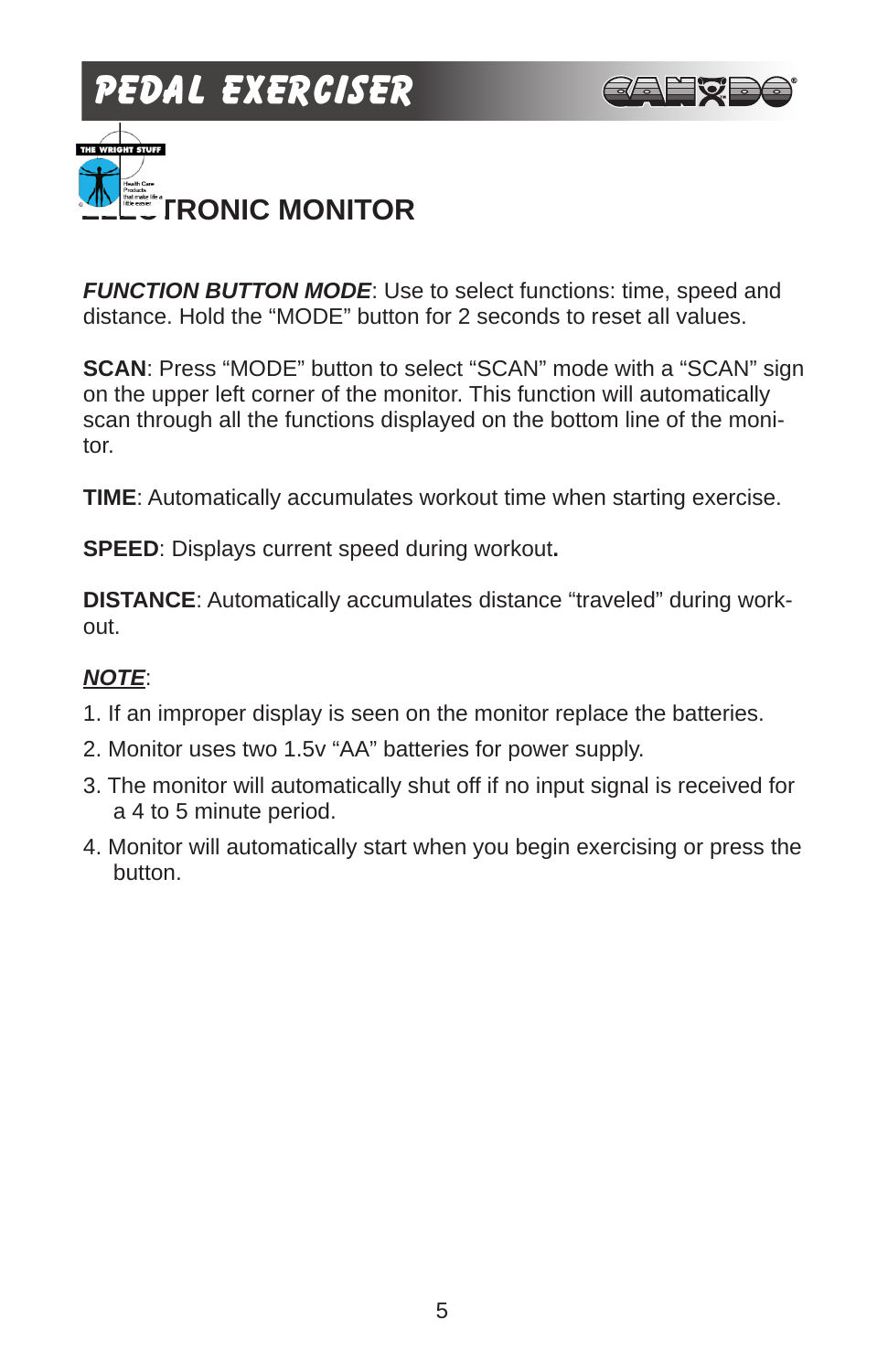

## **FY PRECAUTIONS**

Read this instruction quide before using your Pedal Exerciser and follow all safety precautions.

- Check unit before each use to make sure it is in working condition. Never operate this unit if it is not functioning properly.
- Handle unit with care.
- **• DO NOT** permit any foreign materials or liquids to enter the unit.
- **• DO NOT** modify or remodel the unit.
- Always operate this unit on a level surface.
- This unit should not be used by or near children.
- Handicapped or disabled people must have medical approval before using unit, and should be under close supervision when using any exercise equipment.
- Do not put hands, feet, or any foreign objects on or near this unit when in use by other people.
- Use caution to prevent fingers or hands from being pinched in moving parts when operating the unit.
- Use this unit only for its intended purpose described in this manual.
- If you have difficulty operating the unit after carefully reviewing this operator's guide, contact your dealer for assistance.
- Failure to use and maintain the Pedal Exerciser in accordance with the instructions outlined in this manual will invalidate your warranty.
- Dispose of product in accordance with applicable regulations and codes.
- Consult your healthcare professional before beginning an exercise program with this machine. Ask what exercise program is best for you including warm-up, amount of exercise, and cool-down. No specific health claims are made or implied as they relate to the equipment.
- Know your heart rate and pulse, as well as your physician recommended target heart rate. Monitor these during exercise.
- If the user experiences dizziness, nausea, chest pain, or any other abnormal symptoms, stop the exercise at once and consult a physician immediately.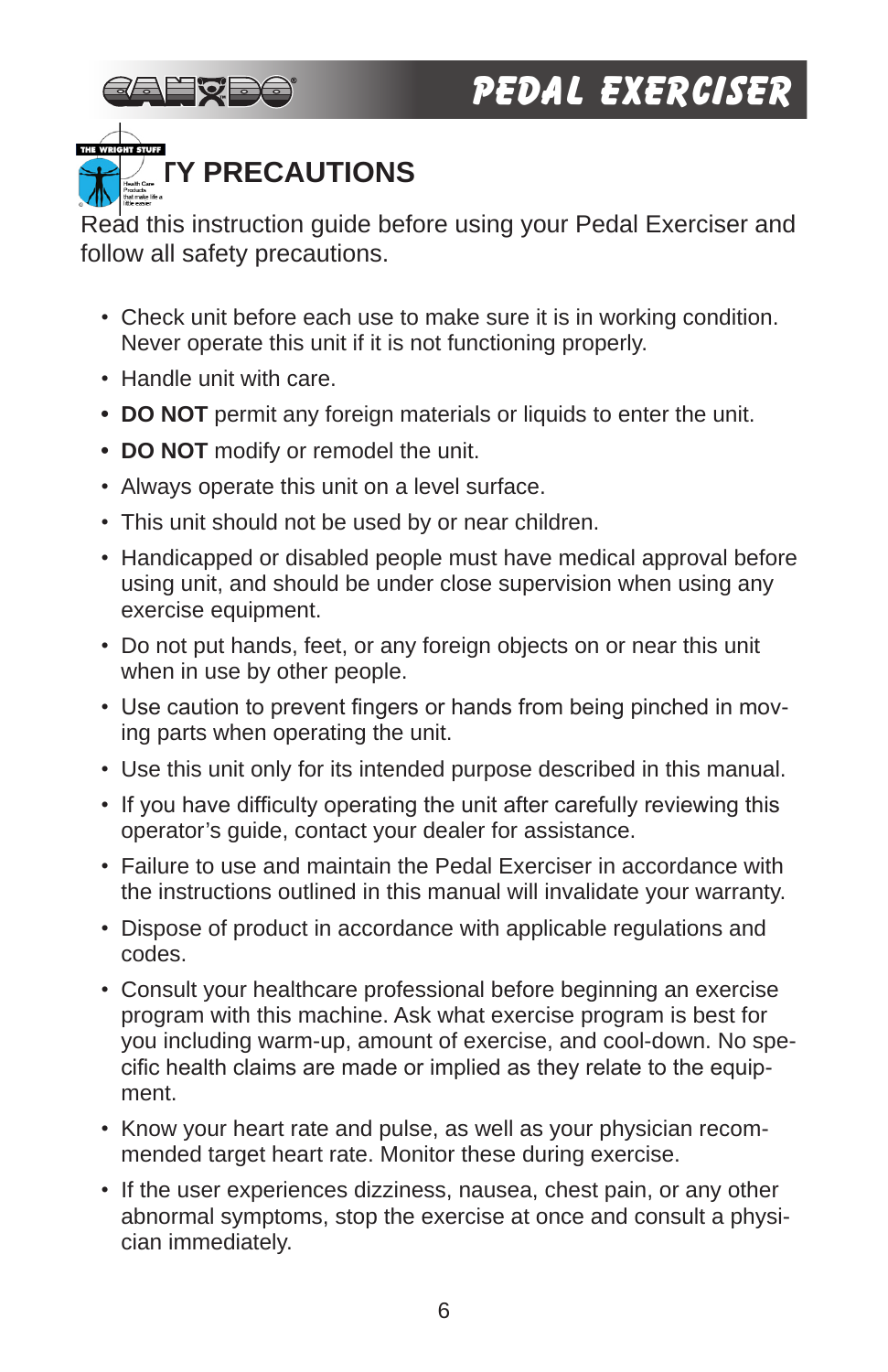



 $\dot{\mathbb{P}}$  up before exercise program with stretching or as advised by your healthcare provider.

- Wear comfortable clothes that allow freedom of movement and are not tight or restricting.
- Wear comfortable shoes with good support and nonslip soles.
- Breathe naturally, and never hold your breath during an exercise.
- Perform exercises consistently with proper technique, and with a full range of motion.
- Avoid over-training.
- Start exercising slowly then you may wish to gradually increase the amount of resistance on the exerciser.
- After an exercise session, cool down with slow stretching, cycling, or walking.

### **OPERATING INSTRUCTIONS**

### *Upper body exercise:*

Place this product on a level table. Put your hands on the pedals and cycle arms forward or backward.

**Note:** The front support tube is adjustable. Unscrew the knob then slide tube in or out of the assembly to adjust the distance from the exerciser. Tighten knob again before exercising.

#### *Lower body exercise:*

Place this product on a level floor. Put your feet on the pedals and cycle forward or backward.

### *Remember:*

To increase resistance turn knob clockwise.